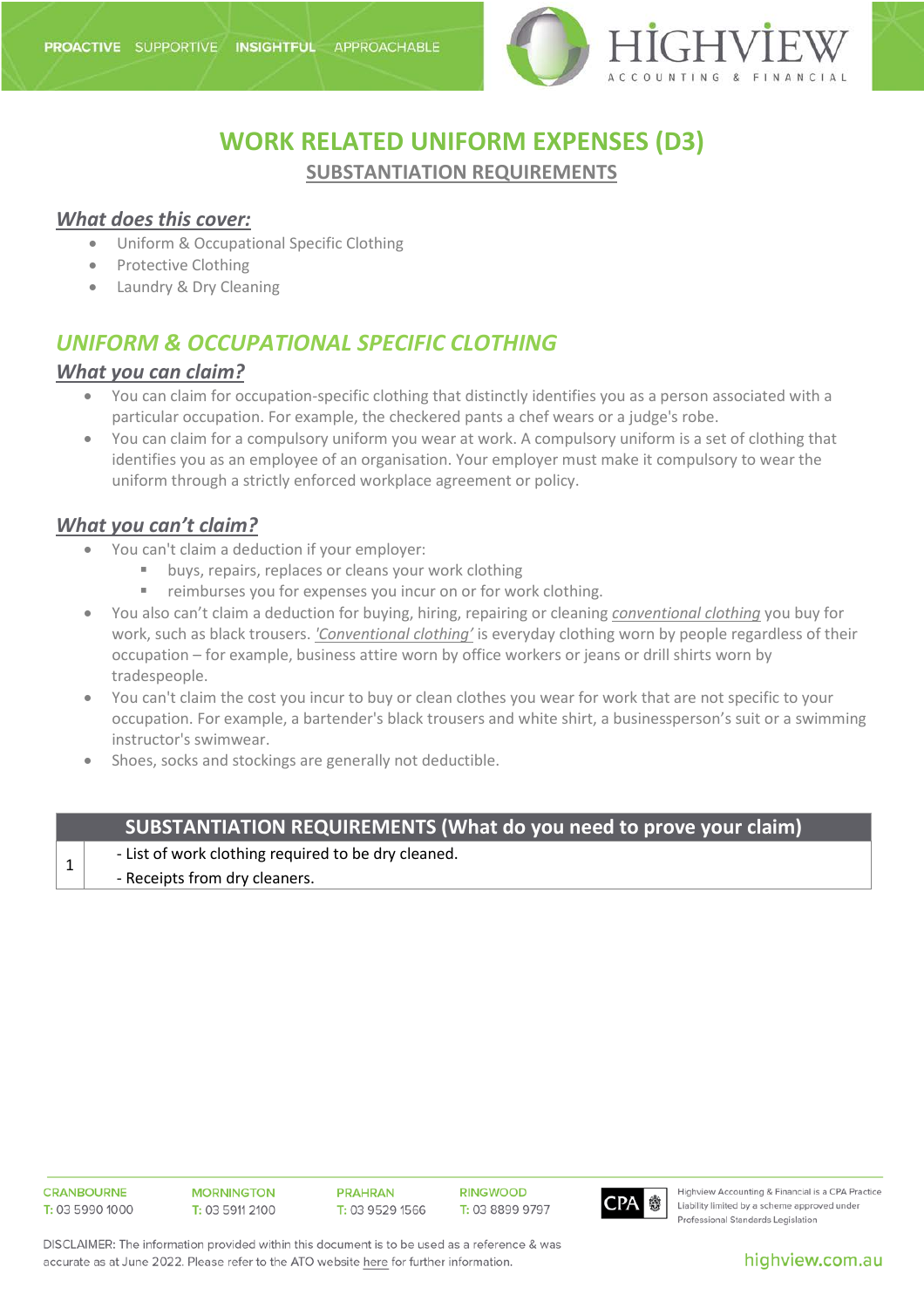

# *PROTECTIVE CLOTHING*

### *How does it work?*

- You can claim a deduction for clothing and footwear that you wear to protect you from specific risks of illness or injury from your work activities or your work environment. To be considered protective, the items must have both:
	- **PEDIETE:** protective features or functions.
	- provide a sufficient degree of protection against specific risks you are exposed to in carrying out your work.

### *What you can claim?*

- Protective clothing includes:
	- **fire-resistant clothing.**
	- sun-protection clothing with a UPF sun protection rating.
	- safety-coloured vests.
	- non-slip nurse's shoes.
	- **PEDEDED FOOTS SUCH AS STEEL-CAPPED BOOTS OF TUBBER DOOTS for concreters.**
	- **gloves and heavy-duty shirts and trousers.**
	- **EXECO** occupational heavy duty wet-weather gear.
	- **boiler suits, overalls, smocks or aprons you wear to avoid damage or soiling your ordinary clothes** during your work activities.

### *What you can't claim?*

- You can't claim a deduction for conventional clothes, that lack the features or functions for protection against the risks of illness or injury at your work. For example:
	- **Jeans**
	- **drill shirts**
	- **shorts**
	- **u** trousers
	- socks
	- normal everyday enclosed shoes.

**SUBSTANTIATION REQUIREMENTS (What do you need to prove your claim)**

- Receipts of protective clothing, and other protective gear.
- Explanation on how each item is protective in nature of your job.

- Confirmation that these were not reimbursed by your employer.

1



Highview Accounting & Financial is a CPA Practice Liability limited by a scheme approved under Professional Standards Legislation

DISCLAIMER: The information provided within this document is to be used as a reference & was accurate as at June 2022. Please refer to the ATO website here for further information.